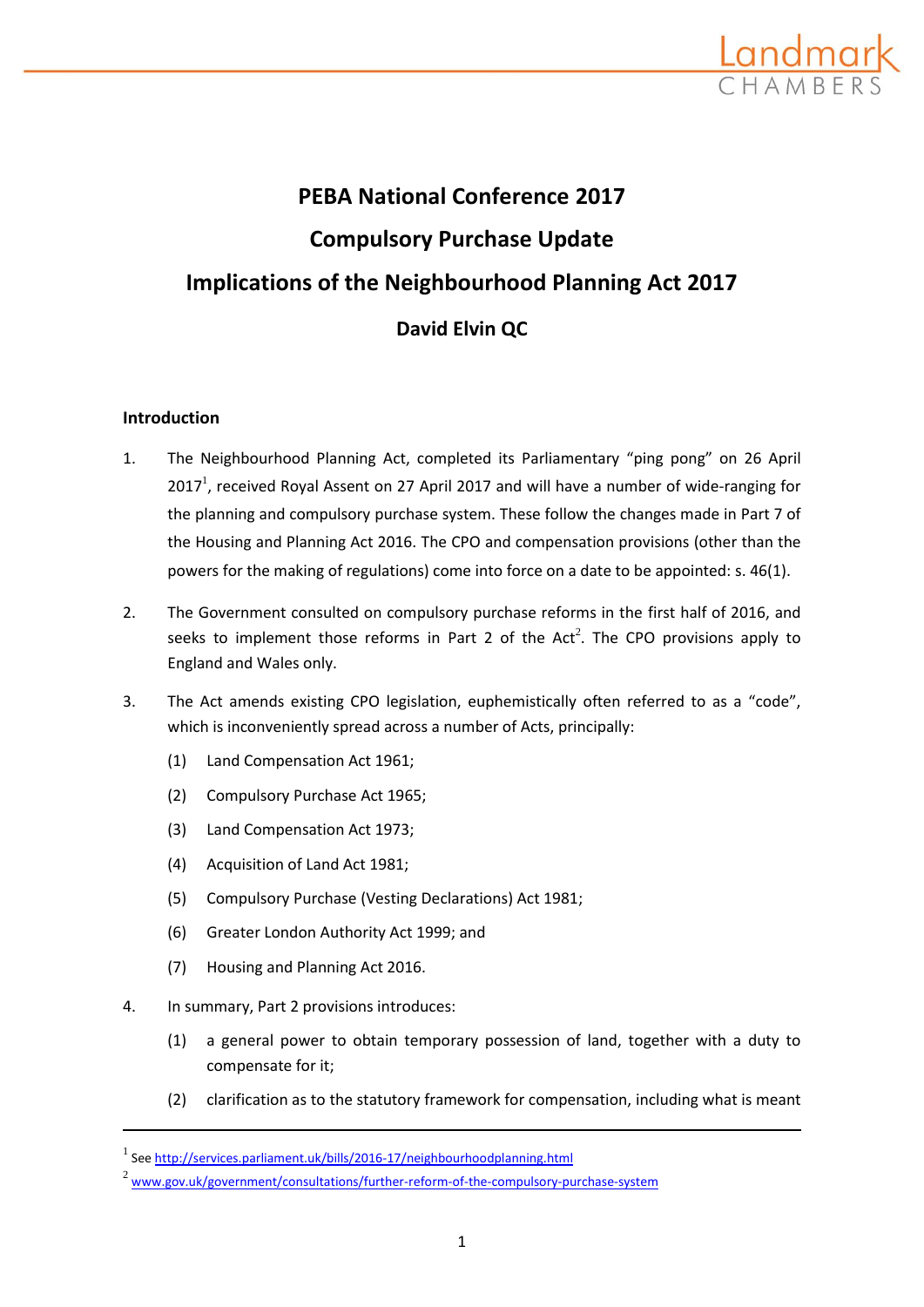

by the "no-scheme world", which latter amendment is intended to grapple with a complex issue which has for well over a century given rise to complexities and difficulties when assessing compensation;

- (3) an ability for Transport for London and the Greater London Authority to jointly acquire land through compulsory purchase on behalf of each other for mixed-use transport, housing and regeneration purposes (and a power for subsidiary companies to override easements).
- (4) a requirement for compulsory purchase orders to be brought into operation within a set period of time;
- 5. Following a brief consideration of the legislative history of the CPO provisions, this paper will address these main points in turn.

# **Brief legislative history**

- 6. The compulsory purchase provisions passed through the Committee Stage in the House of Commons (October 2016) with only some probing amendments to clarify technical matters. At the Report Stage, technical amendments were introduced by the Government, and a few substantive amendments were tabled but not called. The Third Reading in the Commons passed without much comment on the CPO provisions, other than the Shadow Communities Secretary signalling the Opposition's support for the amendments and their desire for a "full-scale review of CPO legislation".
- 7. The only substantial changes to the CPO provisions occurred when the Bill reached the House of Lords. A substantial proportion of the Lords' amendments were directed at the CPO provisions. All of the many amendments proposed by the Lords were agreed to by the House of Commons and, as a result, the most recent consideration of the Bill by the Lords on 26 April 2017 was concerned with matters other than the CPO provisions.
- 8. Royal Assent was given on 27 April 2017 (yesterday, in terms of the writing of this paper).

# **Principle areas of reform**

# **(1) Temporary possession of land**

9. The Government's Response to the consultation (September 2016) outlined the reasoning behind the proposal for new powers to take temporary possession of land:

> "66. All acquiring authorities may need to use land on a temporary basis: for example to store materials needed for the development which is the subject of the compulsory purchase order. There is a power to use land temporarily under Special Acts, Transport and Works Act Orders and power to enter and/or use land on a temporary basis is regularly sought in Development Consent Orders. However, compulsory purchase orders can only authorise the permanent acquisition of land or the acquisition of permanent new rights.

> 67. The consultation sought views on making the compulsory purchase system fairer by giving all bodies with compulsory purchase powers the same power to temporarily enter and use land for the purposes of delivering their scheme."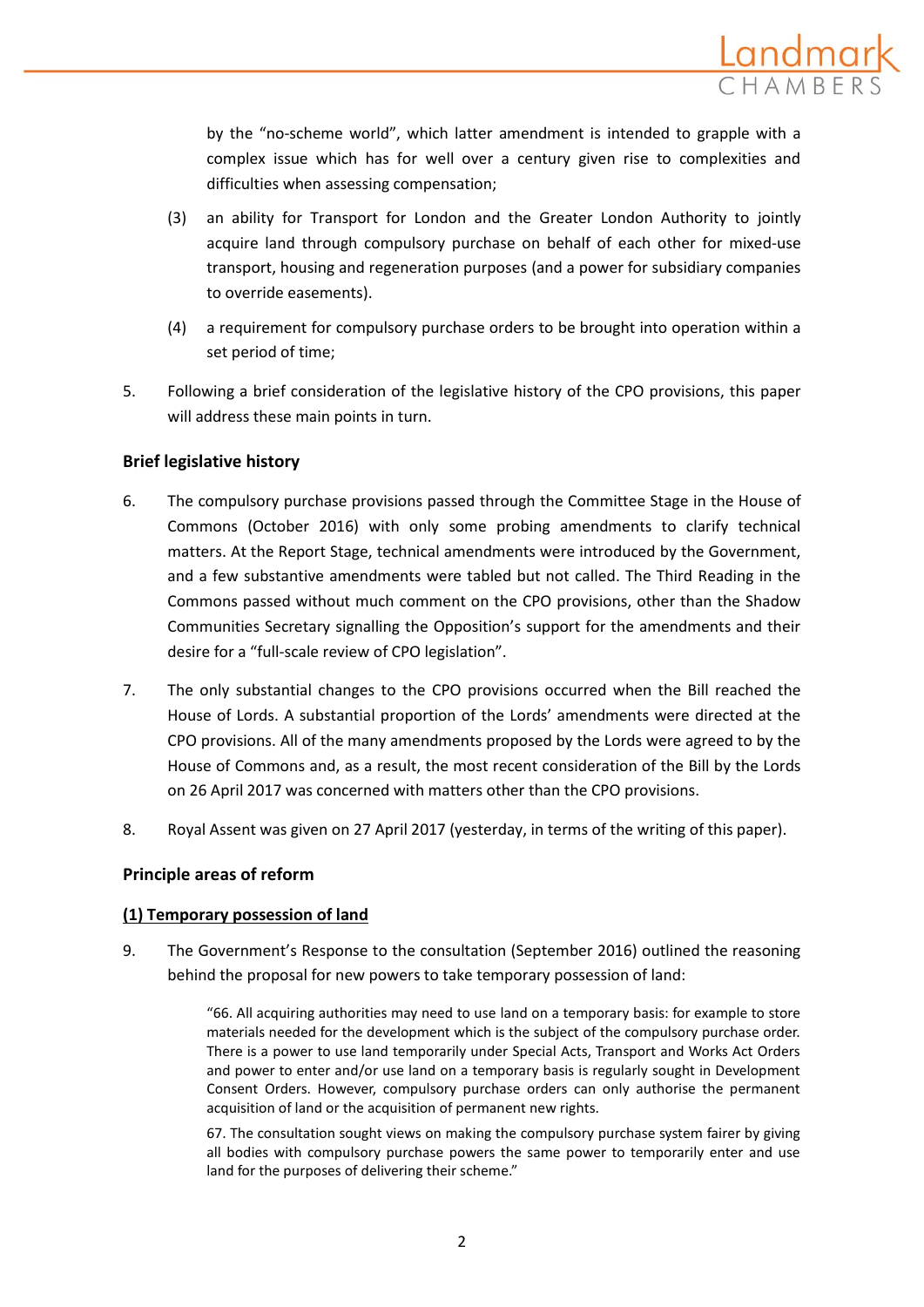

10. Subject to ensuring sufficient safeguards and compensation, most consultees supported the proposal. Accordingly, Chapter 1 of Part 2 of the Act contained provisions headed "Temporary possession of land".

## 11. S. 18 provides:

#### "**18. Power to take temporary possession of land**

(1) Subsection (2) applies where a person (an "acquiring authority")—

(a) has a power conferred by an Act to acquire land compulsorily (with or without authorisation from another person), or

(b) is or has been, at any time, otherwise authorised to acquire land compulsorily.

(2) The acquiring authority may, for purposes connected with the purposes for which it could acquire land compulsorily, take temporary possession of land—

- (a) by agreement, or
- (b) compulsorily, if authorised to do so in accordance with section 19.

(3) Subject to any express provision in another Act, the power in subsection (2) is the only power under which a person may take temporary possession of land compulsorily.

(4) For the purposes of this Chapter references to acquiring land include references to acquiring a right over land by creation."

- 12. The Lords by amendment had removed a previous requirement that temporary possession must be linked to a scheme for the acquisition of other land, either by compulsion or agreement.
- 13. S. 19 governs the procedure for authorising temporary possession under s. 18(2). In essence, it must be authorised by the type of instrument required for the compulsory acquisition of the land referred to in s. 18 e.g. a CPO. The authoring instrument can authorise the temporary possession of the land, as well as or even instead of, compulsory acquisition of that land: s. 19(3) (thus presumably allowing it to be included as an alternative). Where provision is made for temporary possession, the instrument is to be subject to the same procedures for authorising and challenging it as if the instrument only related to compulsory acquisition.
- 14. S. 19(4) and (5) does not require the authorising instrument insofar as it authorises the temporary possession of land to be subject to special parliamentary procedure (where that procedure is applied to compulsory acquisition) unless it is land held inalienably by the National Trust.
- 15. S. 19(7) requires the instrument to identify the land which is to be subject to temporary possession, describe the purposes for which temporary possession is required, and specify the total period of time of the temporary possession (but without providing the specific dates).
- 16. S. 20 requires acquiring authorities to give at least three months' notice to those with an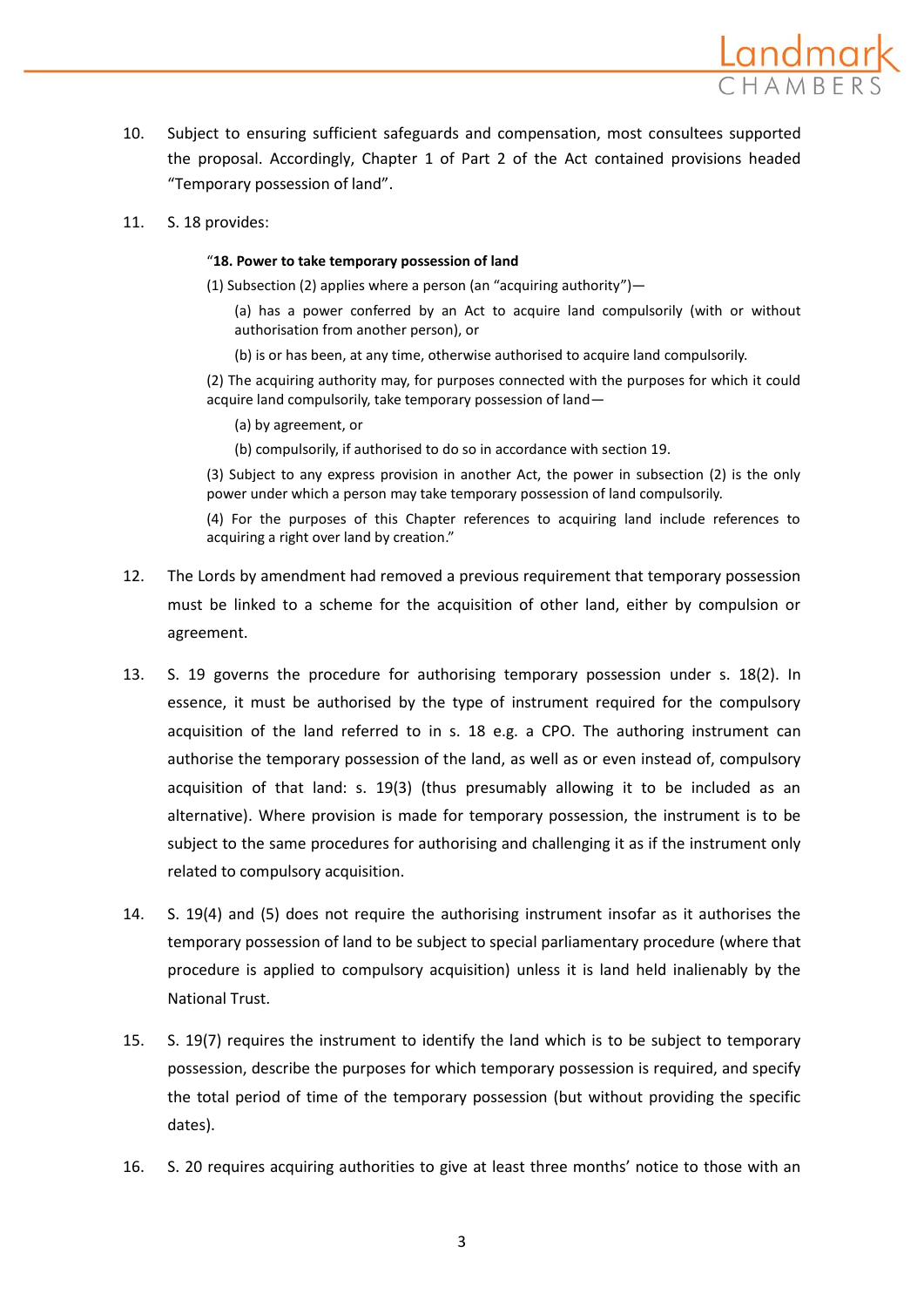

interest in the land and occupiers before taking temporary possession and requires the notice to specify the period for which the acquiring authority is to take temporary possession of the land. That notice period may be reduced by agreement: s. 20(6). A notice of intended entry may not be served more than three years after a compulsory purchase order becomes operative (and five years where the authorising instrument is not a CPO).

- 17. S. 21 provides that an "owner" (defined as someone having a freehold interest in or a leasehold interest in, and right to occupy, the land) of the land may serve a counter-notice on the acquiring authority within 28 days of the notice of their intended entry limiting the period for which the acquiring authority may take temporary possession to either 12 months in the case of a dwelling (or part of a dwelling) or six years in any other case. In addition, a leaseholder can opt under s. 21(3) to require the acquiring authority not to take temporary possession – thus requiring it to elect either to permanently acquire the lease or not to proceed with it at all.
- 18. Under s. 21(5) to (7) the acquiring authority may then either accept the counter-notice and (where applicable) limit the period of temporary possession as requested, withdraw the notice of intended entry or compulsorily purchase the owner's interest in the land, and must give notice of its decision to the owner within 28 days of the counter-notice. Where the authority elects to acquire, S. 21(8) deems the instrument authorising temporary possession to be treated as authorising compulsory acquisition and to proceed as if it had given any notice or taken any step required in relation to the authorisation or confirmation of the instrument.
- 19. The reference to leasehold owners with "the right to occupy land" presumably means that it is entitled to occupy not that it is in actual occupation. This appears to exclude lessees who have a reversionary lease only where the right to occupy vests in a sub-tenant. Indeed, it may have been intended that the provisions apply to "occupiers"  $-$  the Explanatory Notes state in an imprecise manner (since the provisions do not appear to apply to occupiers who do not have a leasehold interest):

"61 This clause requires acquiring authorities to give at least three months' notice to those with an interest in the land and occupiers before taking temporary possession and requires the notice to specify the period for which the acquiring authority is to take temporary possession of the land."

20. The Consultation Response in Sept 2015 was equally imprecise:

"69. Other points included that acquiring authorities should be allowed to acquire land temporarily or permanently but not both and that owners and occupiers should be able to request that land is taken permanently as an alternative."

21. S. 22 applies the enforcement provisions in s. 13 of the Compulsory Purchase Act 1965 (where an owner or occupier of the land refuses to give up land to an acquiring authority). The effect is that references in that Act to taking possession of land are taken to be references to taking temporary possession of land. Accordingly, where a person refuses to give up possession of the land, an acquiring authority can issue their warrant to a sheriff or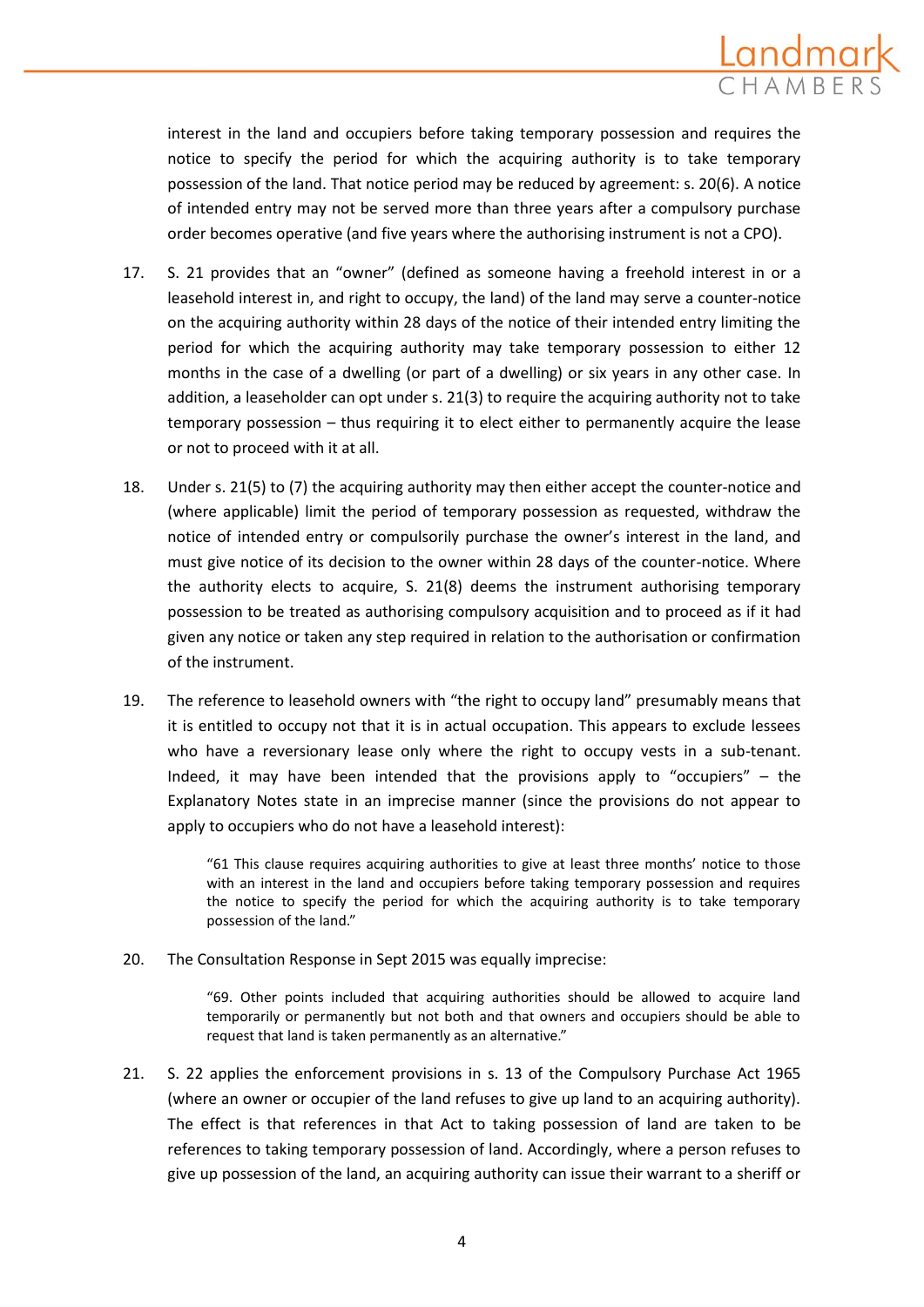

enforcement officer to gain possession of the land on its behalf.

- 22. S. 23 deals with compensation. Those with an interest in the land, or a right to occupy the land, are entitled to compensation for any loss or injury sustained as a result of the temporary possession. The provisions was amended by the House of Lords to include compensation for a "beneficial claimant" for loss suffered where a relevant right or interest annexed to land belonging to them has been interfered with, or a contractual user restriction has been breached by an acquiring authority: s. 23(3)<sup>3</sup>.
- 23. Compensation must take into account the value of a leasehold interest in the land for the period of temporary possession. Losses incurred by disturbance of business or trade on the relevant land is included: see s. 23(4)-(5). Any disputes about compensation payable may be referred to the UT Lands Chamber.
- 24. For limitation purposes, the cause of action is treated as accruing on the last day of the period of possession: s. 23(6). Interest runs on compensation from the day after the last day on which the loss of injury occurs: s. 23(7).
- 25. Mirroring equivalent provisions for land compulsorily acquired, s. 24 provides for claimants and beneficial claimants to seek advance payment of 90% of the compensation claim, with interest payable on late payments beginning with the date after the date or the end of the period specified in s. 24(6).
- 26. Temporary possession land is to be included in the list of categories of land which are "blighted land" under the TCPA 1990, and the recent right to enter and survey land in s. 172 of the Housing and Planning Act 2016 is extended to make it available in connection with temporary possession: see s. 26.
- 27. S. 27 sets out the powers of an acquiring authority once temporary possession has been obtained. The acquiring authority is enabled to use the land as if it had acquired all interests in it and, in particular, has the power to remove or erect buildings or other works and remove any vegetation (even if such uses would interfere with relevant rights, e.g. an easement, or a restrictive covenant or contractual restriction). Restrictions apply to land held inalienably by the National Trust. Importantly, s. 27(4) provides that the authority may only use the land for the purposes for which temporary possession was required, as described in the authorising instrument<sup>4</sup>.
- 28. S. 28, added by the House of Lords, deals with "Impact of temporary possession on tenancies etc". Where the relevant land is subject to a tenancy, the terms and obligations of the tenancy, except for payment of rent and the term, are not to be treated as being breached to the extent that the temporary possession prevents reasonable compliance with them: s. 28(2). A business tenant under the Landlord and Tenant Act 1954 is deemed

 $^3$  Apparently intended to apply to contractual restrictions and restricted covenants, conferring the right on such a claimant where that person is an original party to the contract or has land which is benefited by the restriction.

<sup>4</sup> For CPOs generally see *R (Argos Ltd.) v. Birmingham CC* [2012] J.P.L. 401.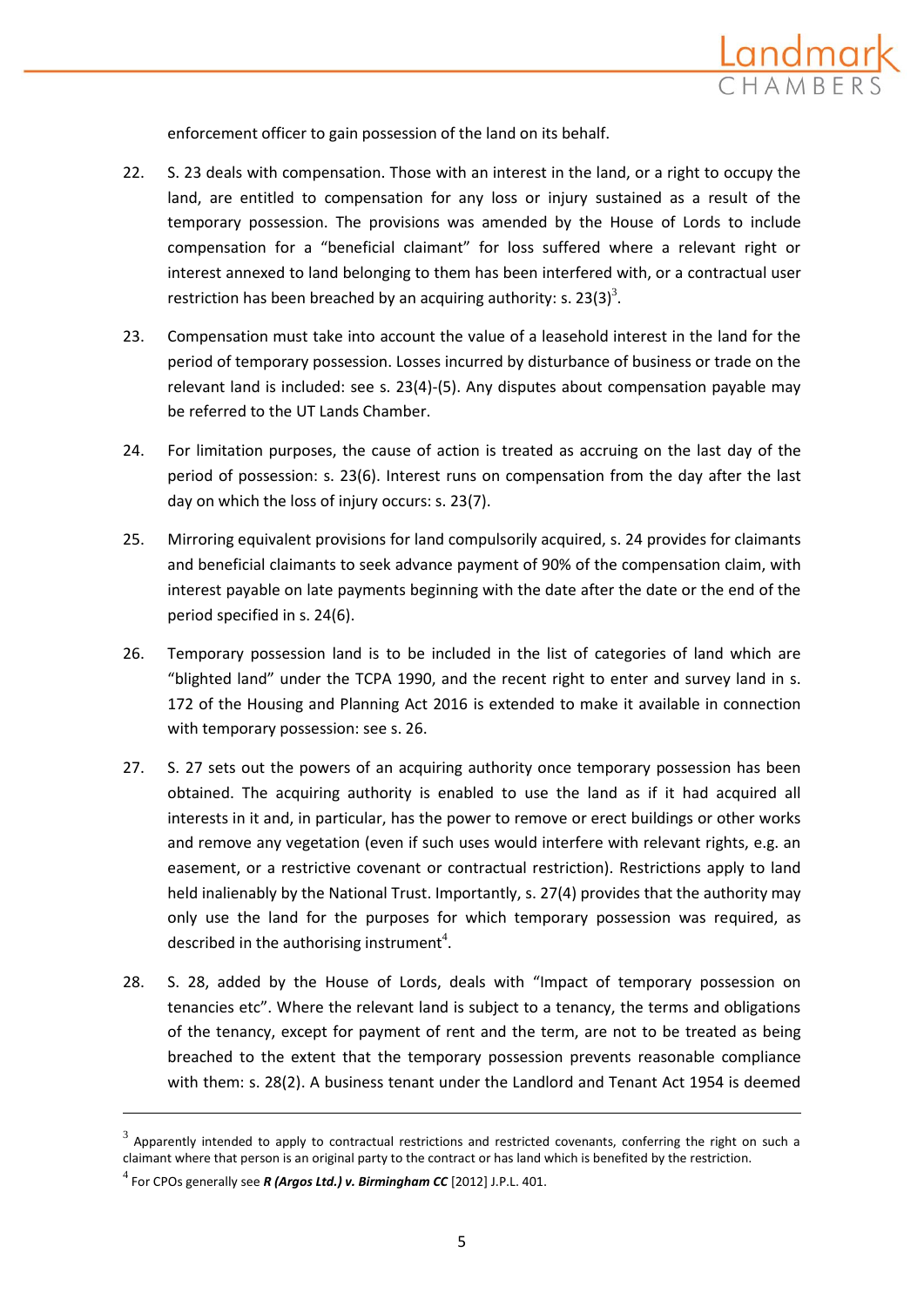to occupy land continuously throughout a period of temporary possession, for the purposes of security of tenure under that Act: s. 28(5).

- 29. Regulations under s. 29 must make provisions for the reinstatement of land subject to temporary possession, and the resolution of disputes about reinstatement.
- 30. Regulations may also make provision for a number of matters, including: the authorisation and exercise of the power to take temporary possession; limiting the period for temporary possession; limiting the circumstances in which temporary possession can be taken and the types of land which may be subject to it. There must be public consultation on draft regulations: s. 29(5).

# **(2) Compensation**

31. In the light of the major changes to the "no-scheme world" rules, and the apparent intention to replace the common law and statutory rules with a new self-contained statutory code, the Explanatory Notes drafted when the Bill moved from the Commons to the Lords in December 2016<sup>5</sup> curiously state:

> "9. Following the reforms introduced by the Housing and Planning Act 2016, the Bill makes further changes to the law on compulsory purchase. It will seek to do this by clarifying the statutory framework for compensation, which will not affect the fundamental principles on which it is assessed."

# *The "no-scheme world" rules*

32. Of the many complexities in the law of compensation for compulsory purchase, few have proved as difficult to operate as the "no scheme world" hypothesis. The Law Commission (in its consultation paper and final reports which Government largely ignored at the time<sup>6</sup>) wrote in its Consultation Paper **Towards a Compulsory Purchase Code (1): Compensation**  (2002, Consultation Paper No  $165$ )<sup>7</sup>:

> "It is an established principle of compensation law that compensation "cannot include an increase in value which is entirely due to the scheme underlying the acquisition." This rule, following the name of the case from which this formulation is taken, is often called the "*Pointe*  Gourde rule"<sup>8</sup>. The rule requires the disregard of decreases in value caused by the scheme, as well as increases in value. In other words, the value must be assessed "upon a consideration of the state of affairs which would have existed, if there had been no scheme of acquisition".

> Although the rule was developed by the courts, its effect has been reproduced, or reflected, in a number of provisions now contained in the Land Compensation Act 1961. They are sections 5(3) ("special suitability"); section 6 (disregard of changes in value due to actual and

 $<sup>5</sup>$  The official ENs for the Act were not available at the time of writing.</sup>

<sup>&</sup>lt;sup>6</sup> [www.lawcom.gov.uk/project/towards-a-compulsory-purchase-code/.](http://www.lawcom.gov.uk/project/towards-a-compulsory-purchase-code/) Note that the provision in the 2017 Act draw to some extent on the draft Code drafted by the Law Commission though see the comments in the Government's Response to Consultation.

 $^7$  See the CP Section 6.

<sup>8</sup> *Pointe Gourde Quarrying & Transport Co v. Sub-Intendent of Crown Lands* [1947] AC 565 at 572, per Lord MacDermott. See also *Vyricherla Narayana Gajapatiraju v. Revenue Divisional Officer, Vizagapatam* [1939] AC 302.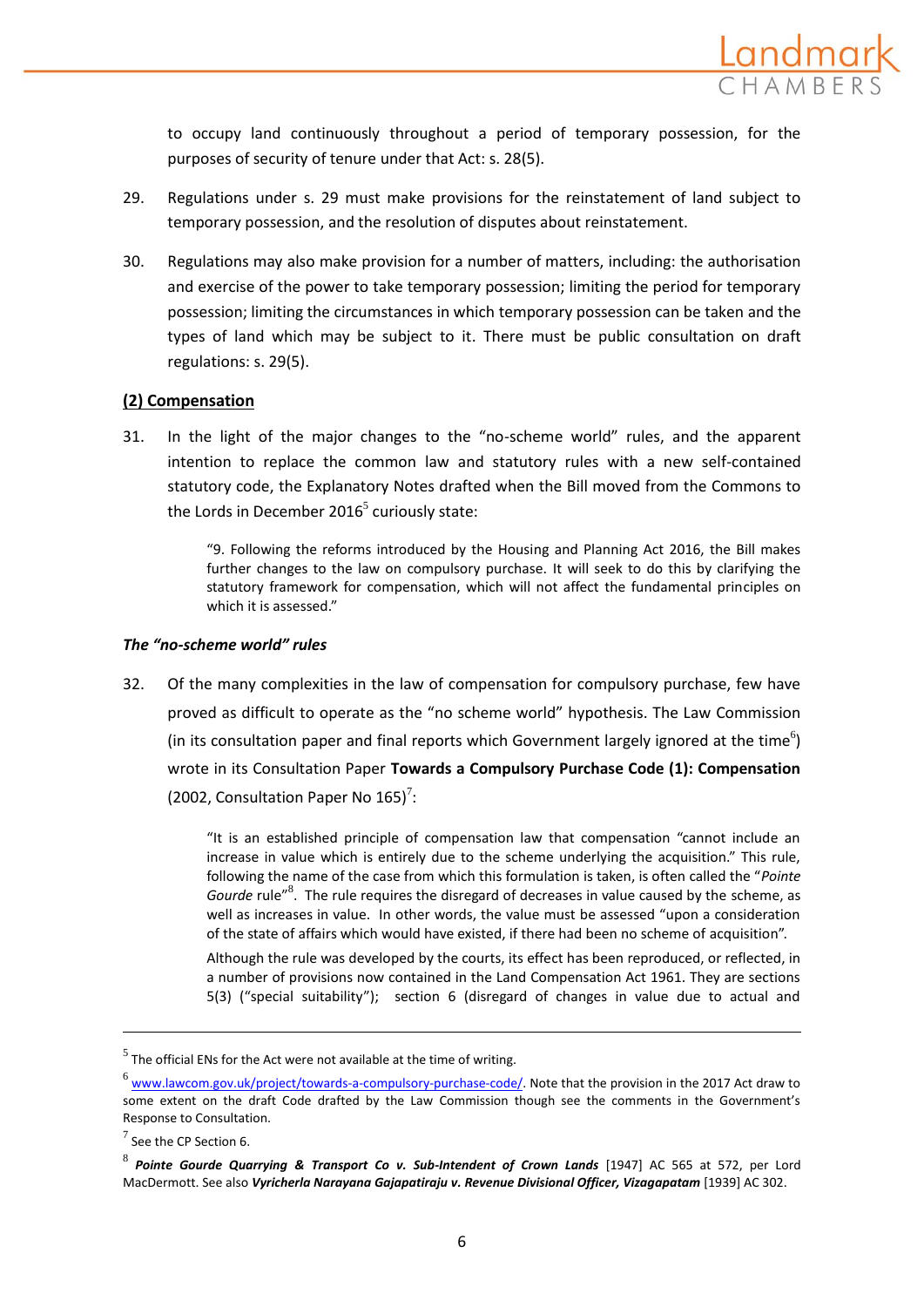

prospective development); section 9 (depreciation due to prospect of acquisition); sections 14-16 (planning assumptions); and section 17ff (certificates of appropriate alternative development).

#### **The concept**

…

 $\overline{\phantom{a}}$ 

The concept is reasonably simple. For example, a railway scheme may cause blight and reduced land values while it is being planned and constructed. Conversely, the prospect of its use once completed will give the land enhanced value to the promoter (as compared to its existing use value), and may also result in higher land values in the area, for example near new stations. The no-scheme rule says that land acquired by the authority for the project should be bought at values which reflect neither the blight nor the enhancement. The rule was originally developed by the Courts in the 19th century, as part of the principle that compensation should be based on the "value to the owner", rather than its value for the promoter's scheme. This was relatively easy to apply in the early cases where the increased value depended on the use of statutory powers only available to the promoter, and where the enabling statute usually defined the scope of the project. However, this simple model was not readily adapted to the more complex schemes, and more general statutory powers, which became the norm in the last century, particularly following the radical reform of the planning system in 1947. After 150 years of evolution, the present law is a complex mixture of statutory and common law rules, with many unresolved conflicts and inconsistencies."

33. The Report **Towards A Compulsory Purchase Code: (1) Compensation** (Law Com No. 286, December 2003) described the issue at para. 7.1 as -

> "the most difficult subject we have had to address in this project: the complex and intractable problems arising from the so called *Pointe Gourde* (or "no-scheme") rule."

See also, among many case references to the issues, Lord Nicholls in *Waters v. Welsh Development Agency* [2004] 1 WLR 1304 and the Tribunal in *Pentrehobyn Trustees v. National Assembly for Wales* [2003] RVR 140.

34. The Law Commission summarised criticisms of s. 6 of the 1961 Act:

D.58 … section 6 (with the First Schedule) has been subject to particular criticism: the convoluted wording was difficult to interpret; the section applied to "other land", but made no equivalent provision for the subject land; and the statute failed to indicate whether or not the new rules were intended as a complete no-scheme code, or simply as a supplement to the judicial rule."

- 35. The planning assumptions, which form part of the complex series of considerations which are involved in the hypotheses to be applied to the assessment of compensation, found in the original version of ss. 14 to 17 of the 1961 Act, were substantially amended by the Localism Act 2011. The new provisions take the reform a step further.
- 36. The explanation for the new provisions is found in the Government's Consultation Response (Sept 2016)<sup>9</sup>:

"7. A core principle of compulsory purchase compensation is that land should be acquired at

<sup>9</sup> www.gov.uk/government/uploads/system/uploads/attachment\_data/file/551059/CPO\_Phase\_2\_reform\_govt\_respo nse.pdf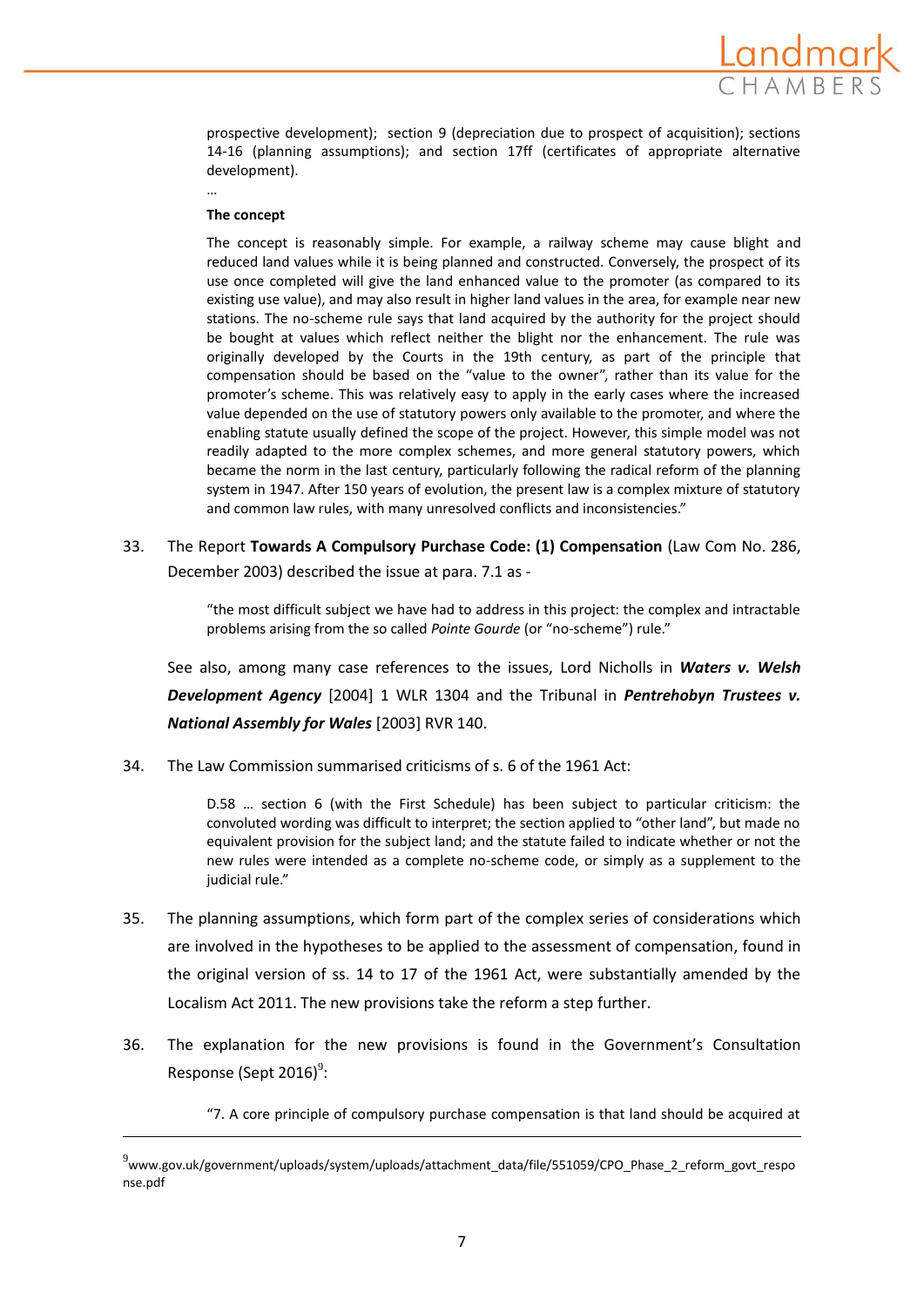

market value in the absence of the scheme underlying the compulsory purchase. Since the principle was first established, over a century of case law has sought to clarify the basis upon which the land valuation in these circumstances is calculated, based around the principle of what is known as the 'no scheme world'.

8. The 'no scheme world' principle has, however, been interpreted in a number of complex and often contradictory ways. This lack of clarity may make it very difficult to establish the basis for calculating market value in some cases and causes significant delays and uncertainty in the determination of compensation.

9. The consultation sought views on proposals to establish the principle of the 'no scheme world' fairly and effectively in the valuation process by codifying it in statute and introducing a:

- clearer definition of the project or scheme that should be disregarded in assessing value
- clearer basis for assessing whether the project forms part of a larger 'underlying' scheme that should also be disregarded
- more consistent approach to the date on which the project is assumed to be cancelled
- broadening of the definition of the 'scheme' to allow the identification of specified transport infrastructure projects that are to be disregarded within a defined area, over a defined period of time"
- 37. Support was high, and so the Consultation Response stated that provisions would be included in the Bill:

"20. The government welcomes the strong support for this proposal. We acknowledge that extending the definition of 'the scheme' to exclude specified transport infrastructure may result in claimants receiving less compensation than they might otherwise have done. However, we believe it is right that the public purse, rather than private interests, should benefit from increases in land values arising from public investment.

21. The government will therefore, take forward the proposal to codify the 'no scheme world' valuation principle in legislation. In doing so we will take account of the points raised by providing appropriate safeguards to limit the scope of this power. We will base the drafting on the Law Commission's Rule 13. We note that while there was overall support for the proposal to use the launch date instead of the valuation date as the date on which the scheme is assumed to be cancelled, a number of expert practitioners were opposed. After further careful consideration, we have decided to follow the Law Commission's suggestion that the valuation date should be used as the cancellation date. We have been persuaded that although in valuation terms a launch date cancellation is appropriate for planning assumptions it would be better to establish the valuation date as the statutory cancellation date because this would reflect what is currently happening in practice. Using the valuation date will have the benefit of avoiding potential disputes, with the associated delays and costs, over what might or might not have happened in the period between the launch date and the valuation date and meet our objectives for a clearer and fairer system.

22. We will also take forward the proposal to extend the definition of 'the scheme' to include relevant transport infrastructure projects subject to safeguards to ensure a direct link to "the scheme". We note the support for extending the definition further to include other types of infrastructure project. However, on balance, we consider that as transport infrastructure projects have the most discernible impact on land values, the proposal to extend the definition of 'the scheme' should be limited to those types of infrastructure project."

38. The latest version of the Explanatory Notes state:

"85. Compensation for land taken by compulsory purchase is assessed in the "no-scheme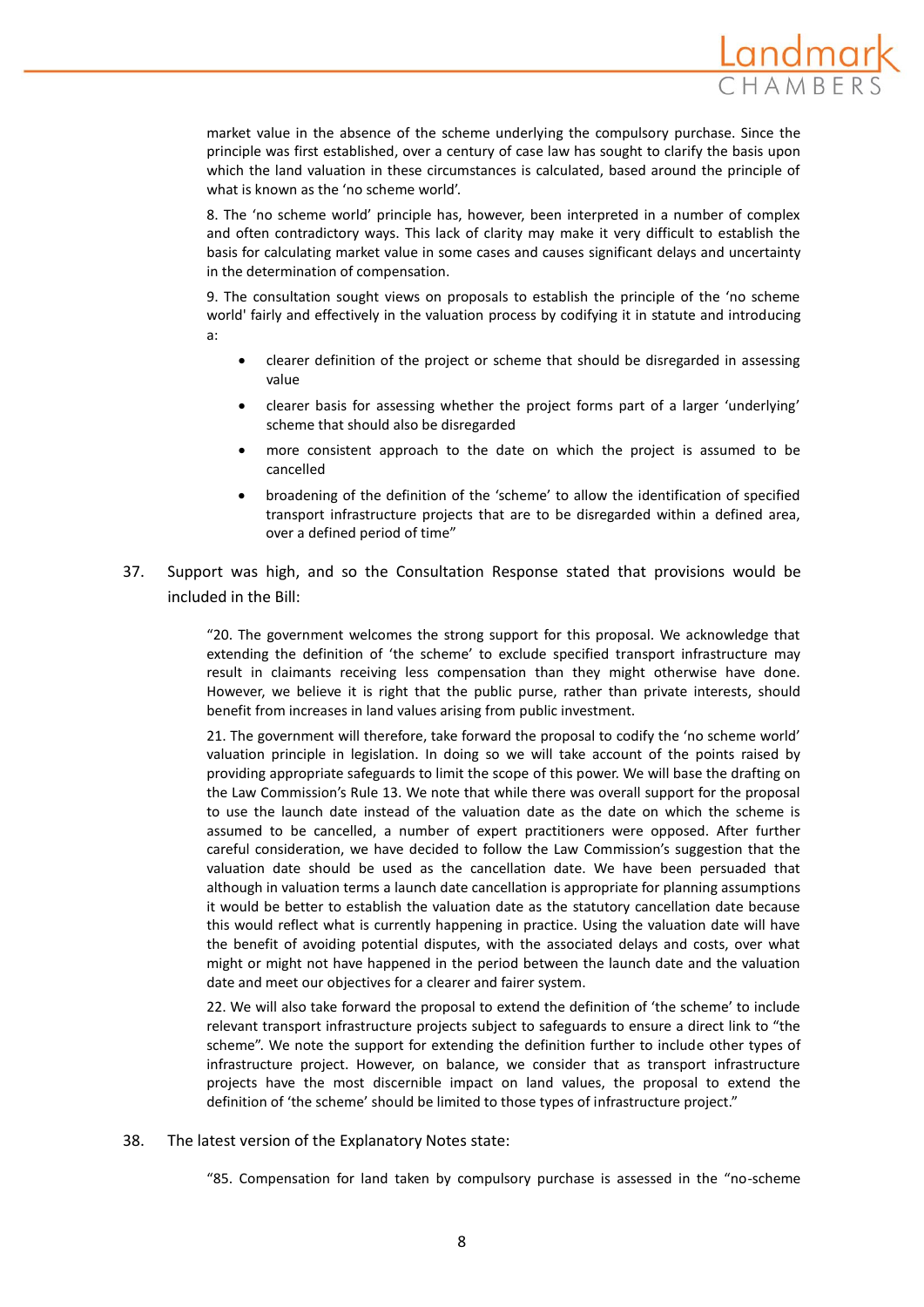

world". This assumes that the scheme underlying the compulsory purchase was cancelled on the valuation date (the date of entry and taking possession of the land – if not agreed earlier). Compensation for interests in land is its open market value in the "no-scheme world", disregarding both any increase or decrease in the value of the land which is solely attributable to the particular purpose for which it is acquired, and the acquiring authority's need for the land for that purpose.

86. The principles and assumptions concerning the no-scheme world and the extent of the scheme to be disregarded are mainly to be found in sections 6 to 9 of the Land Compensation Act 1961 and around 100 years of case law on these provisions and their predecessors."

- 39. S. 32, entitled "No-scheme principle" is intended to clarify the principles and assumptions for the "no-scheme world". S. 32(3) provides that ss. 6 to 9 of the Land Compensation Act 1961 ("the 1961 Act") shall be replaced with new ss. 6A-6E, in light of which the value of acquired land is to be assessed.
- 40. S. 32(2) inserts a new rule into s. 5 of the 1961 Act at s. 5(2A):

"(2A) The value of land referred to in rule (2) is to be assessed in the light of the no-scheme principle set out in section 6A."

41. The new provisions do not meet one of the points made by the Law Commission, namely that they do not make clear whether they replace or supplement the judicial construct of the no-scheme world. The LC had proposed a provision which would have made the position absolutely clear $^{10}$ :

> "All previous rules, statutory or judge-made, relating to disregard of "the scheme" will cease to have effect."

- 42. The language of the new s. 5(2A) may nonetheless have that effect by implication since it requires assessment against the new statutory principle in s. 6A and not against any other no-scheme world principle.
- 43. S. 32(4) "omits" (presumably repeals) s. 15 and Schedule 1 of the 1961 Act. Those provisions are replaced by the new provisions. The removal of Schedule 1 is an obvious necessity given the replacement of its assumptions with the new rules and the removal of s. 15 removes the potential for inconsistency between the scheme cancellation assumptions and the requirement to assume that proposals of the authority enjoy planning permission. As the Law Commission noted in Law Com 286:

"D.100 Section 15(1), inconsistently with the judicial rule, requires permission to be assumed for development of the subject land in accordance with the proposals of the planning authority, whether or not it would have been granted in the absence of the underlying scheme…"

44. The main s. 6A is as follows:

## "**6A No-scheme principle**

(1) The no-scheme principle is to be applied when assessing the value of land in order to work

 $^{10}$  Part VIII, para. 8.3 the New Code, rule 13(1).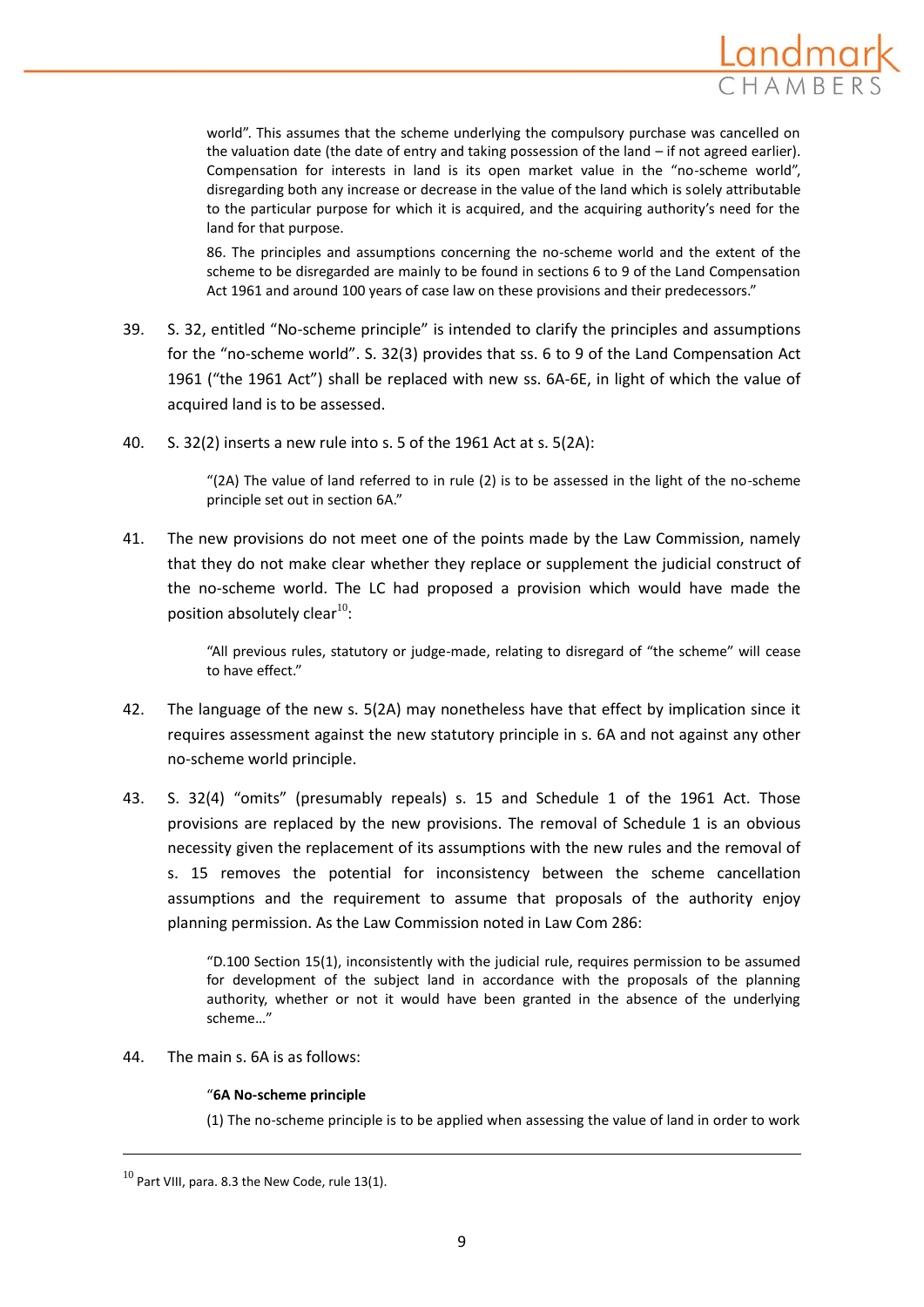

out how much compensation should be paid by the acquiring authority for the compulsory acquisition of the land (see rule 2A in section 5).

(2) The no-scheme principle is the principle that—

(a) any increase in the value of land caused by the scheme for which the authority acquires the land, or by the prospect of that scheme, is to be disregarded, and

(b) any decrease in the value of land caused by that scheme or the prospect of that scheme is to be disregarded.

(3) In applying the no-scheme principle the following rules in particular (the "no-scheme rules") are to be observed.

(4) Rule 1: it is to be assumed that the scheme was cancelled on the relevant valuation date.

(5) Rule 2: it is to be assumed that no action has been taken (including acquisition of any land, and any development or works) by the acquiring authority wholly or mainly for the purposes of the scheme.

(6) Rule 3: it is to be assumed that there is no prospect of the same scheme, or any other project to meet the same or substantially the same need, being carried out in the exercise of a statutory function or by the exercise of compulsory purchase powers.

(7) Rule 4: it is to be assumed that no other projects would have been carried out in the exercise of a statutory function or by the exercise of compulsory purchase powers if the scheme had been cancelled on the relevant valuation date.

(8) Rule 5: if there was a reduction in the value of land as a result of  $-$ 

(a) the prospect of the scheme (including before the scheme or the compulsory acquisition in question was authorised), or

(b) the fact that the land was blighted land as a result of the scheme,

that reduction is to be disregarded.

(9) In this section—

"blighted land" means land of a description listed in Schedule 13 to the Town and Country Planning Act 1990;

"relevant valuation date" has the meaning given by section 5A.

- (10) See also section 14 for assumptions to be made in respect of planning permission.."
- 45. As provided by s. 6A(10), once the no-scheme world has been established, the planning assumptions in s. 14 of the 1961 Act are engaged to determine what (if any) planning permissions would be available for that land in the circumstances of the no-scheme world.
- 46. S. 6D(6) appears to mirror s. 14(5)(d) of the `961 Act in applying new Rule 3:

"In the application of no-scheme rule 3 in relation to the acquisition of land for or in connection with the construction of a highway (the "scheme highway") the reference in that rule to "any other project" includes a reference to any other highway that would meet the same or substantially the same need as the scheme highway would have been constructed to meet."

- 47. There is then made explicit what is to happen if the scheme has either a beneficial effect on the value of other land held by the person whose interest is acquired or there is an acquisition of other land originally subject to a claim for injurious affection:
	- (1) S. 6B provides for lower compensation to be paid if other adjacent land of the person compensated gains value as a result of the scheme, and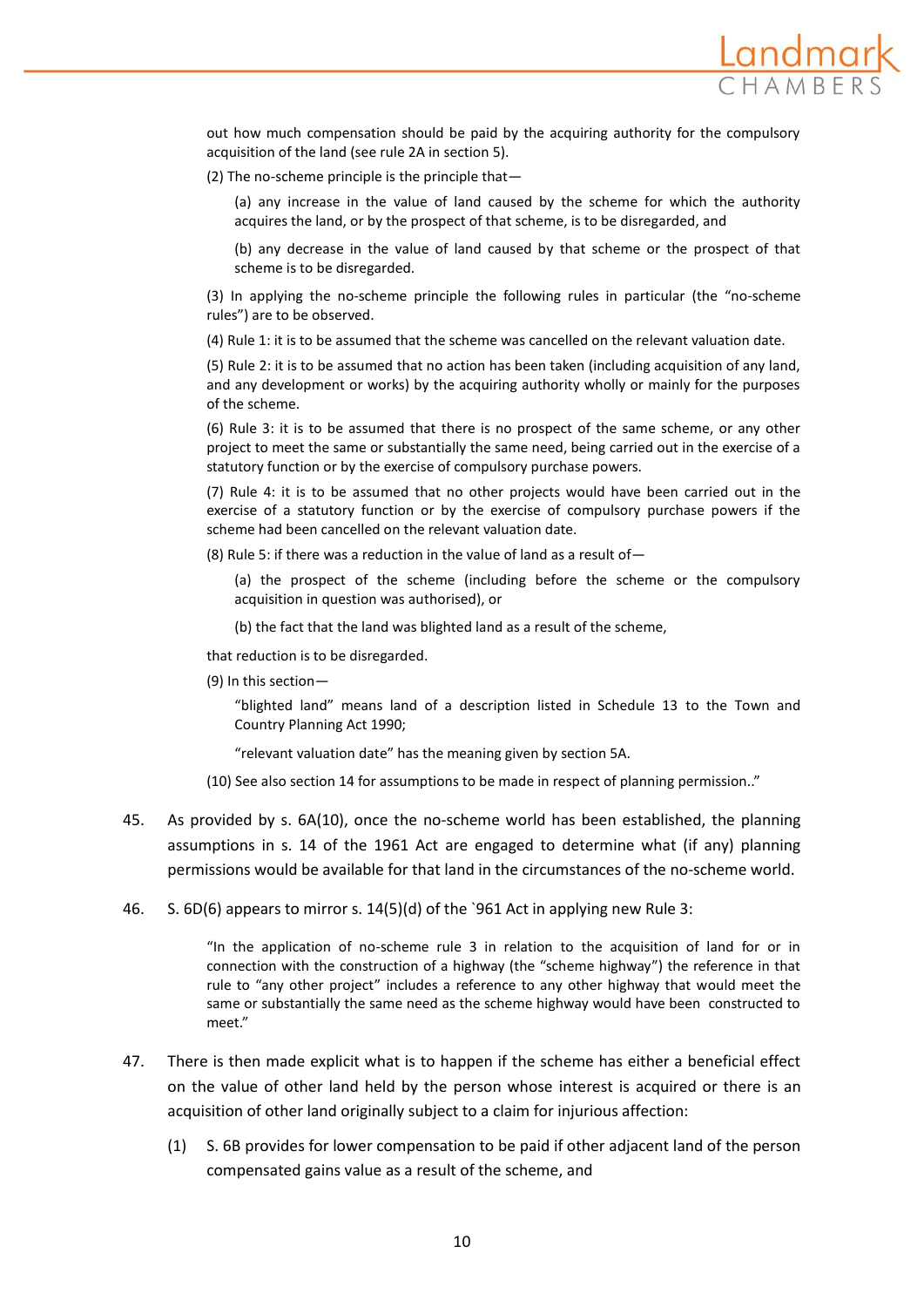

- (2) S. 6C provides for the crediting of an earlier payment of compensation for injurious affection by reducing the compensation payable if the other land affected is subsequently compulsorily acquired. This will also allow for such a reduction to be made in the case of payment of compensation to a successor in title to that other land (s. 6C(3)).
- 48. The s. 6D defines "the scheme" for the purposes of ss. 6A-6C S. 6D(1) states that the scheme "means the scheme of development underlying the acquisition (subject to subsections (2) to (5))".
- 49. Disputes are to be determined by the Lands Chamber in accordance with s. 6D(5) subject to the following:

"(a) the underlying scheme is to be taken to be the scheme provided for by the Act, or other instrument, which authorises the compulsory acquisition unless it is shown (by either party) that the underlying scheme is a scheme larger than, but incorporating, the scheme provided for by that instrument, and

(b) except by agreement or in special circumstances, the Upper Tribunal may permit the acquiring authority to advance evidence of such a larger scheme only if that larger scheme is one identified in the following read together—

(i) the instrument which authorises the compulsory acquisition, and

(ii) any documents made available with it."

50. Subsections (2) to (5) provide for special cases including under s. 6D(3) and (4) where

"land is acquired for regeneration or redevelopment which is facilitated or made possible by a relevant transport project"

51. A "relevant transport project" <sup>11</sup>

"means a transport project carried out in the exercise of a statutory function or by the exercise of compulsory purchase powers (regardless of whether it is carried out before, after or at the same time as the regeneration or redevelopment)"

- 52. S. 6E supplements s. 6D(3) and makes further provision where land is acquired for regeneration or redevelopment which is facilitated or made possible by a "relevant transport project" and meets the requirements of s. 6E(2):
	- (1) The Scheme includes only such projects if "regeneration or redevelopment was part of the published justification for the relevant transport project";
	- (2) The works are first opened for use after 5 years beginning with the date on which s. 32 of the 2017 Act comes into force;
	- (3) The instrument authorising compulsory acquisition was made or prepared in draft on or after the date on which s. 32 of the 2017 Act comes into force;
	- (4) The compulsory acquisition of that land is authorised before the end of the period of

 $11$  Defined by s.  $6D(4)(a)$ .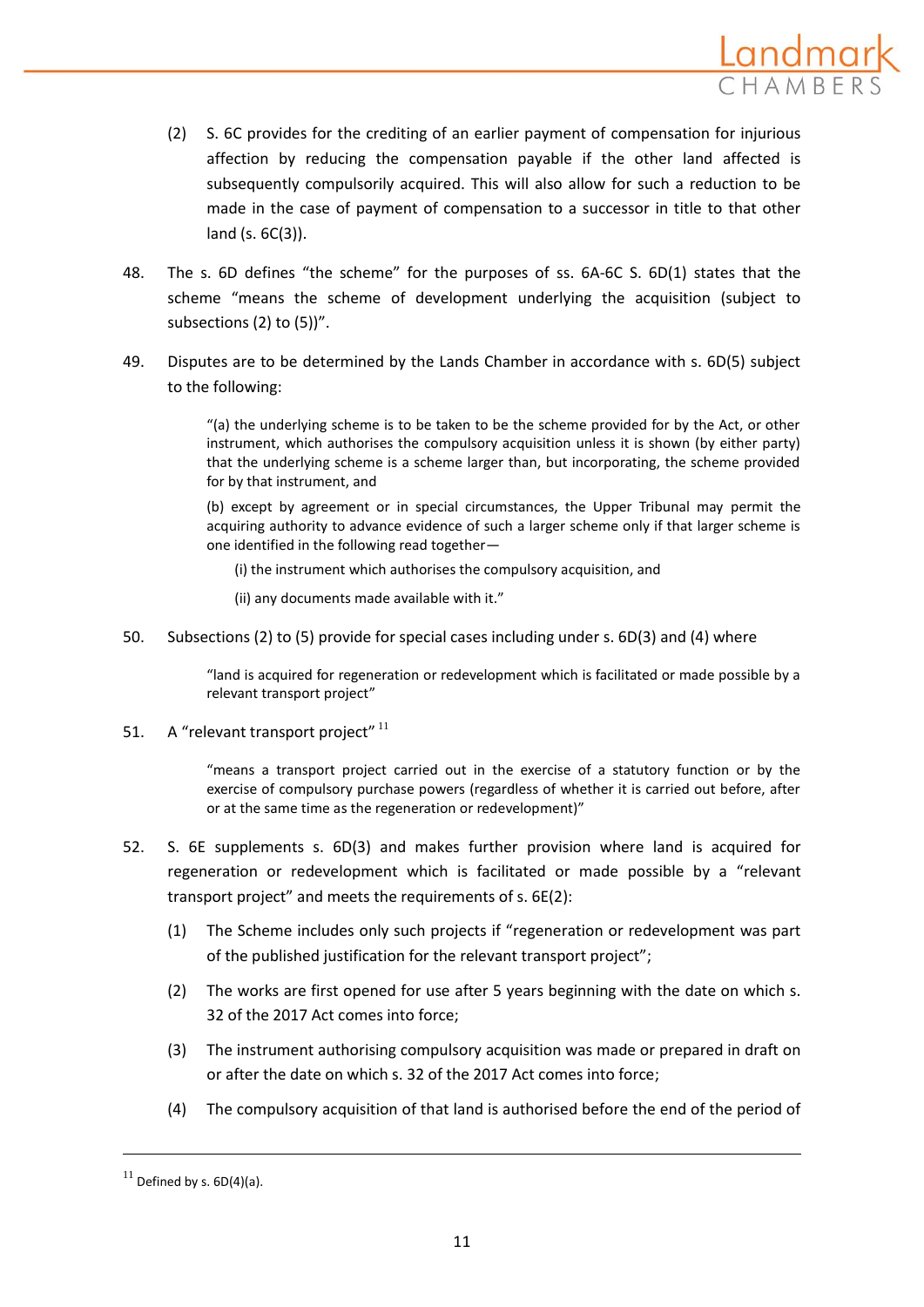

5 years beginning with the day on which the works comprised in the relevant transport project are first opened for use; and

- (5) that land is in the vicinity of land comprised in the relevant transport project.
- 53. The provisions in s. 6E(2) limit the scope of the disregard of the scheme under s. 6A where such a transport project is involved since it creates a disregard which goes beyond the immediate purpose of the compulsory acquisition but to cases where the regeneration or redevelopment is "is facilitated or made possible" by a transport project and where that transport scheme may not take place at the same time as the regeneration or redevelopment.
- 54. See also s.  $14(5)(d)$  of the 1961 Act which states as part of the planning assumptions –

"(d) if the scheme was for use of the relevant land for or in connection with the construction of a highway ("the scheme highway"), that no highway will be constructed to meet the same or substantially the same need as the scheme highway would have been constructed to meet."

The new provisions appear to cast the disregard wider than the s. 14 planning disregard which is where the scheme was for use of the relevant land "for or in connection with the construction of a highway".

55. There is a limited exception to the relevant transport scheme disregard in s. 6E(3):

"(3) In assessing compensation payable to a person in respect of the compulsory acquisition of that land, the scheme is to be treated as if it did not include the relevant transport project if the person acquired the land—

- (a) after plans for the relevant transport project were announced, but
- (b) before 8 September 2016 $^{12}$ ."
- 56. This provides for a limited exemption for disregarding a scheme involving relevant transport projects where the owner acquired the land before First Reading of the Bill and after the plans for the project were announced.
- 57. On 22.2.17, the Supreme Court gave judgment in *JS Bloor (Wilmslow) Ltd v. Homes & Communities Agency* [2017] UKSC 12, [2017] R.V.R. 110, a case concerning compensation for compulsory acquisition which raised questions concerning the existing "no-scheme" rule in the 1961 Act (together with case law), in particular the relationship between the general provisions for the disregard of the scheme and the more specific provisions relating to planning assumptions. Lord Carnwath gave the judgment of the Supreme Court and stated at paras. 9-10:

"9. The rule has given rise to substantial controversy and difficulty in practice. In *Waters v Welsh Development Agency* [2004] 1 WLR 1304; [2004] UKHL 19, para 2 ("*Waters*"), Lord Nicholls of Birkenhead spoke of the law as "fraught with complexity and obscurity". In a report in 2003 the Law Commission conducted a detailed review of the history of the rule and the

 $12$  The day after the Bill received its First Reading in the House of Commons.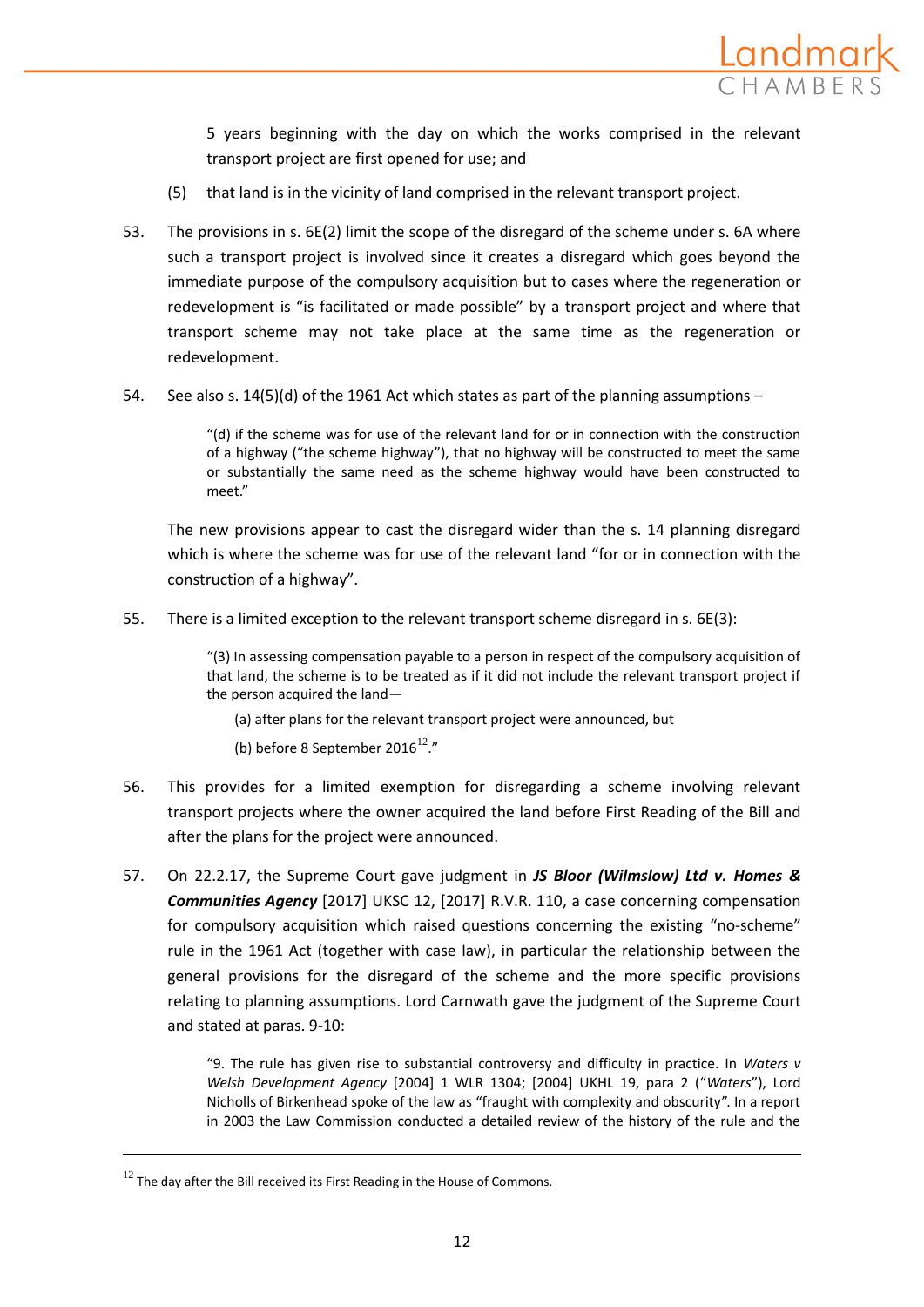

relevant jurisprudence, and made recommendations for the replacement of the existing rules by a comprehensive statutory code (Towards a Compulsory Purchase Code (1) Compensation Law Com No 286 (Cm 6071)). Since that report aspects of the rule have been subject to authoritative exposition by the House of Lords in *Waters* itself, and more recently in *Transport for London v Spirerose Ltd* [2009] 1 WLR 1797; [2009] UKHL 44 ("*Spirerose*").

10. Although the Law Commission's recommendations for a complete new code were not adopted by government, limited amendments to the 1961 Act in line with their recommendations were made by the Localism Act 2011 section 232 (relating to planning assumptions). Further proposed amendments, dealing with the no-scheme principle more generally, are currently before Parliament in the Neighbourhood Planning Bill 2016-17. The purpose of the latter is said to be that of "clarify[ing] the principles and assumptions for the 'no‐scheme world', taking into account the case law and judicial comment" (Explanatory Notes para 70). The present appeal falls to be decided by reference to the 1961 Act as it stood before the 2011 amendments."

58. In his conclusion, Lord Carnwath commented on the present complexity, and hoped that the Bill's reforms would be approved:

> "43. The Upper Tribunal's decision in the present case is a powerful illustration of the potential complexities generated by the 1961 Act in its unamended form. It is to be hoped that the amendments currently before Parliament will be approved, and that taken with the 2011 amendments they will have their desired effect of simplifying the exercise for the future. It is no criticism of the tribunal if parts of their reasoning may appear obscure at first sight and require some unpicking. However, once that is done, I am satisfied that the criticisms made by the Court of Appeal and in this court by the respondents are misplaced. Overall, the tribunal's application of these difficult provisions to the complex facts of this case is in my view exemplary. I find no error of law."

## *Compensation where permission for additional development is granted after acquisition*

- 59. Part 4 of the Land Compensation Act 1961 provides that compensation is payable if the acquiring authority obtains a more valuable planning permission on the land taken than was envisaged by the scheme and which could have been obtained by the claimant.
- 60. S. 33 repeals Part 4.
- 61. The Government's Consultation Response summarises the responses as follows:

"56. More than half of the respondents supported the repeal of Part 4 of the Land Compensation Act 1961. Those respondents expressed the view that claimants already have the right to get the benefit of planning consents in place at the valuation date, as well as any reasonably foreseeable consent which may be given and therefore there is no need to retain Part 4.

57. Those who did not support the proposal acknowledged that the provision is seldom used. However, some commented that there are still cases where a more valuable planning permission is granted within 10 years and they considered that this may increase in the future due to the number of infrastructure schemes happening. Others felt that the provision was still useful but was in need of reform to make it easier to use."

62. On this basis, the Government concluded that -

"Part 4 ought not to be necessary as the prospects for obtaining planning permission in the future should already be taken into in the statutory planning assumptions underlying the assessment of compensation".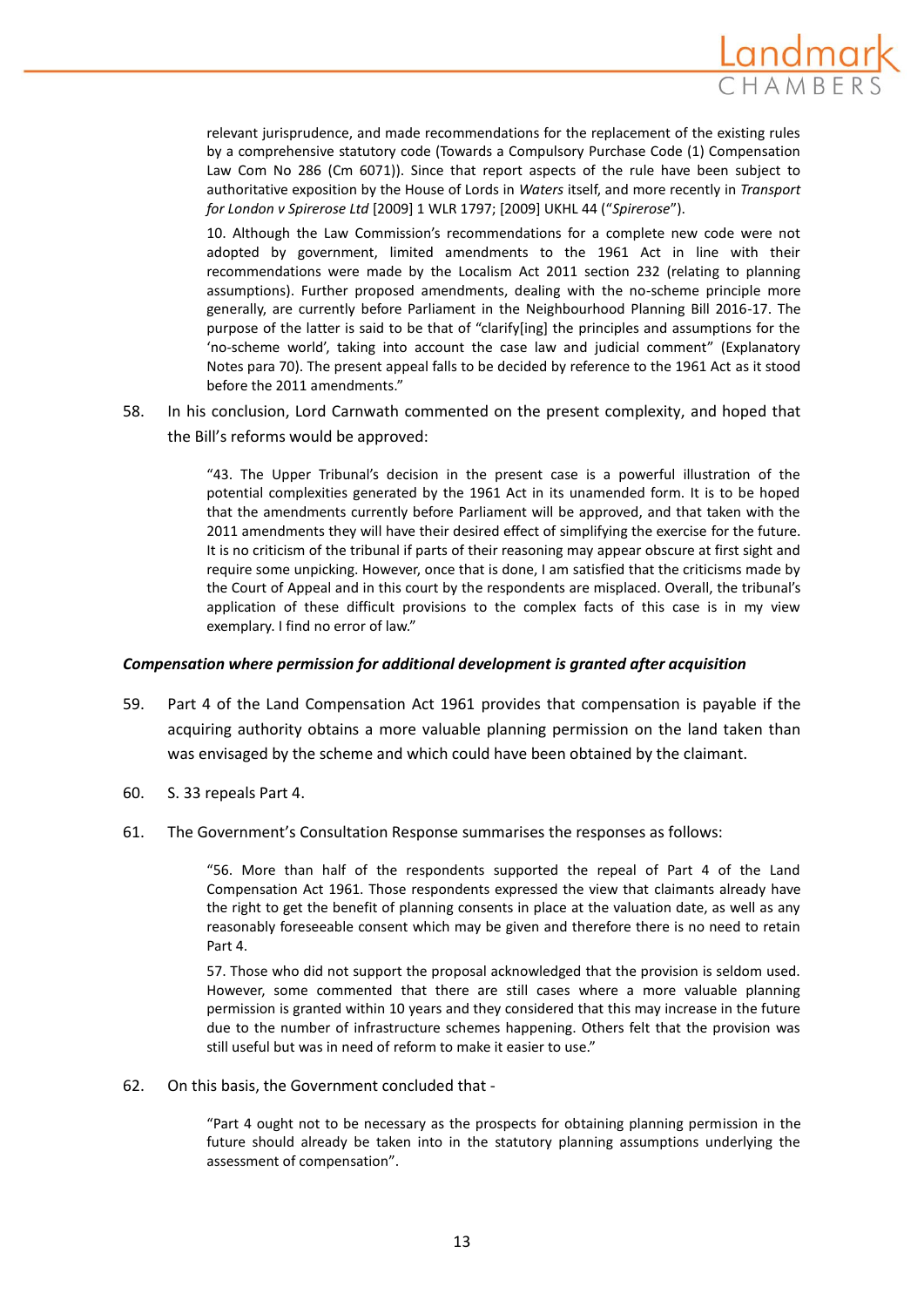

- 63. At the Report Stage in the Commons, an amendment was tabled (but not called) for the removal of this clause on the basis that it would "prevent landowners who have had land compulsorily purchased for a particular purpose from seeking additional compensation should the land end up being used for a different, more lucrative development".
- 64. As a result of the repeal, a claimant will no longer be entitled to claim additional compensation where, within 10 years of the completion of the compulsory purchase by the acquiring authority, a planning decision is made granting consent for additional development on the land. Development potential falls to be considered and assessed in accordance with the amended s. 14 of the 1961 Act.

## *Compensation for disturbance in respect of land subject to a business tenancy*

- 65. S. 35 is directed towards correcting a disparity in the assessment of disturbance compensation between different types of tenancy/licence to occupy.
- 66. The Government's Consultation Response notes:

"28. Under the current rules licensees with no interest in the land are entitled to more generous compensation than short-term tenants and lessees with a break clause in their leases. This is because in assessing compensation entitlement for licensees account is taken of the period for which the land occupied by the tenant might reasonably have been expected to be available for the purpose of their trade or business. While for short-term tenants and lessees with a break clause in their leases it is assumed that the landlord terminates the tenant's interest at the first available opportunity following notice to treat, whether that would happen in reality or not.

29. The government wants to ensure that compensation entitlement where land is acquired by compulsion is fair to all claimants. The consultation therefore, sought views on amending the legislation to put the assessment of compensation for short term tenants and lessees with a break clause in their leases on the same footing as licensees with no interest in the land."

- 67. For business tenancies protected by the Landlord and Tenant Act 1954 ("the 1954 Act"), the right of a tenant to apply for a new tenancy is taken into account in the assessment of compensation for the acquisition of the interest of the landlord or tenant.
- 68. The current position for so-called "minor tenancies" (a tenancy with less than a year left to run, or a tenancy from year to year) and for tenancies not protected by the 1954 Act is governed by *Bishopsgate Space Management v. London Underground* [2004] 2 EGLR 175. In this case, the Tribunal held that, for such tenancies, it must be assumed that the landlord would terminate the tenant's interest at the first available opportunity following notice to treat, whether or not that would happen in reality.
- 69. S. 35, by substituting an amended s. 47 of the Land Compensation Act 1973, rectifies the disparity by equalising the assessment of compensation for disturbance for minor and unprotected tenancies with that for licensees and protected business tenancies. Regard in all cases should be had to the likelihood of the tenancy to be continued or renewed, the period for which the tenancy might reasonably have been expected to be renewed or continued, and the terms and conditions of such a tenancy. The new version of s. 47(2) and (4) requires it to be assumed in assessing compensation under that provisions that  $-$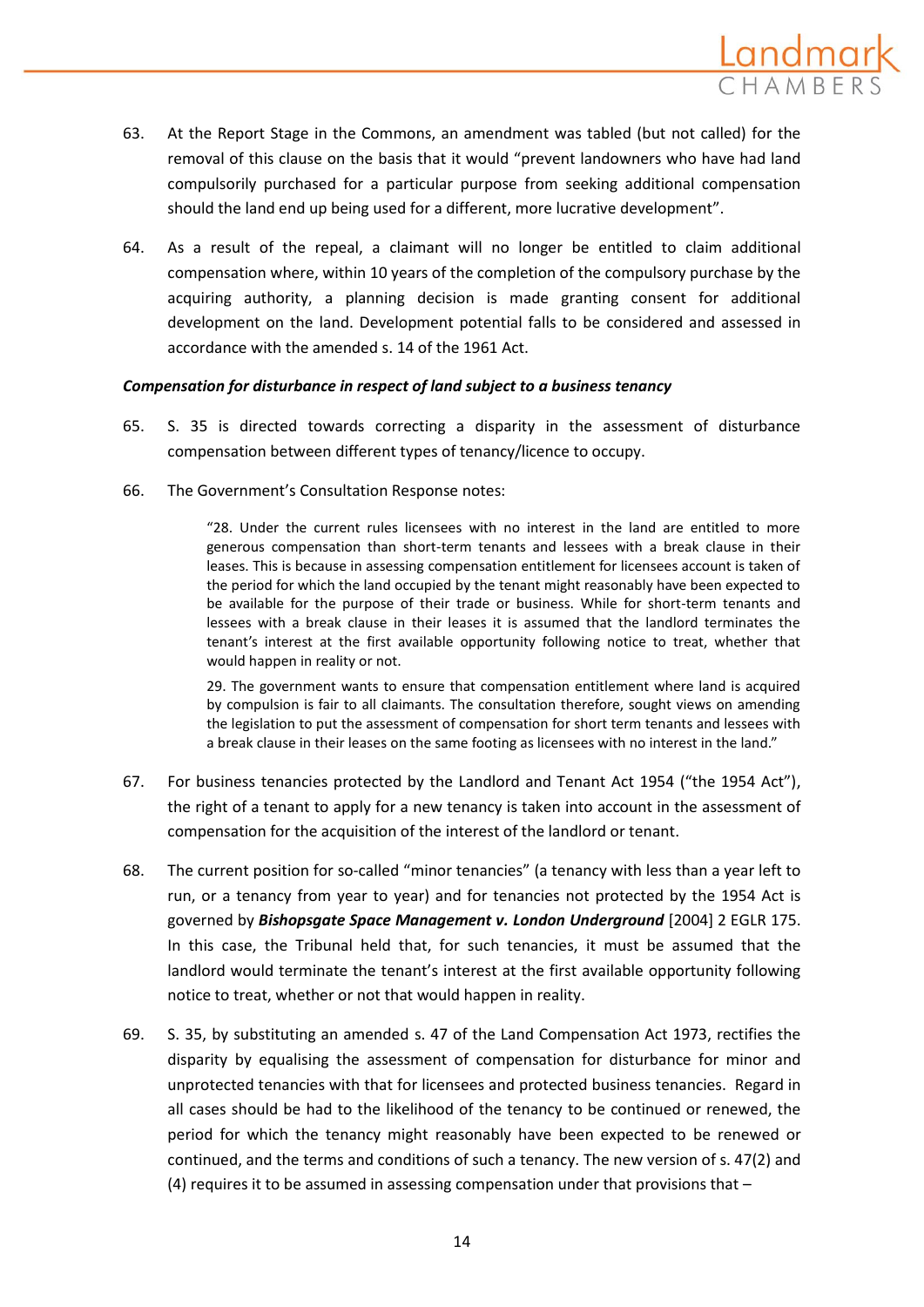

"neither the acquiring authority nor any other authority possessing compulsory purchase powers have acquired or propose to acquire any interest in the land"

## *Advance payments of compensation*

70. Ss. 38-40 make a number of technical amendments to the provisions on advance payments of compensation in the Land Compensation Act 1973 (regarding timing and interest).

## *Compensation for temporary severance of land after vesting declaration*

71. Provision is made for the situation in which an authority executes a general vesting declaration and enters on the part of a claimant's land that it needs for the scheme. This entry occurs while a material detriment claim is being considered by the Tribunal. If the Tribunal eventually determines that additional land must be acquired, the issue arises as to compensation for the temporary severance of the land the authority planned to take from the additional land the authority became required to take. S. 41 inserts a new para. 16(4) into Schedule A1 of the Vesting Declarations Act 1981 Act to provide that the Upper Tribunal's powers includes the power to award such compensation.

# **(3) GLA/Mayoral development corporation and TfL: joint acquisition of land and the overriding of easements**

- 72. S. 36 resolves an existing problem whereby Transport for London ("TfL") can seek compulsory purchase powers only for transport and highways purposes, and the Greater London Authority ("GLA") can seek compulsory purchase powers only for housing and regeneration purposes. Only principal local authorities are capable of promoting a joint compulsory purchase order (on cross-boundary sites). Significant support for remedying this issue, so as to potentially increase housing development on surplus or underused public sector land, was received by the Government during consultation. New ss. 403A and 403B are inserted into the Greater London Authority Act 1999
- 73. Where the GLA (or a MDC) and TfL agree that the purposes for which they may acquire land compulsorily would be advanced by one or both of them acquiring land for a joint project.
- 74. The latest version of the Explanatory Notes refer to the clause as follows:

"105 Transport for London ('TfL') can seek compulsory purchase powers only for transport and highways purposes, and the Greater London Authority ('GLA') can seek compulsory purchase powers only for housing and regeneration purposes.

106 This clause applies where the GLA and TfL agree that the purposes for which they may acquire land compulsorily would be advanced by one or both of them acquiring land for a joint project. The purposes for which the GLA may acquire land are extended to include those of TfL. Similarly, the purposes for which TfL may acquire land are extended to include those of the GLA. This therefore enables either body to acquire all the land required for a combined transport and regeneration or housing scheme on behalf of the other."

75. The Act also corrects a problem that arose for the GLA and TfL when seeking to exercise the power to override easements in ss. 203-206 of the Housing and Planning Act 2016